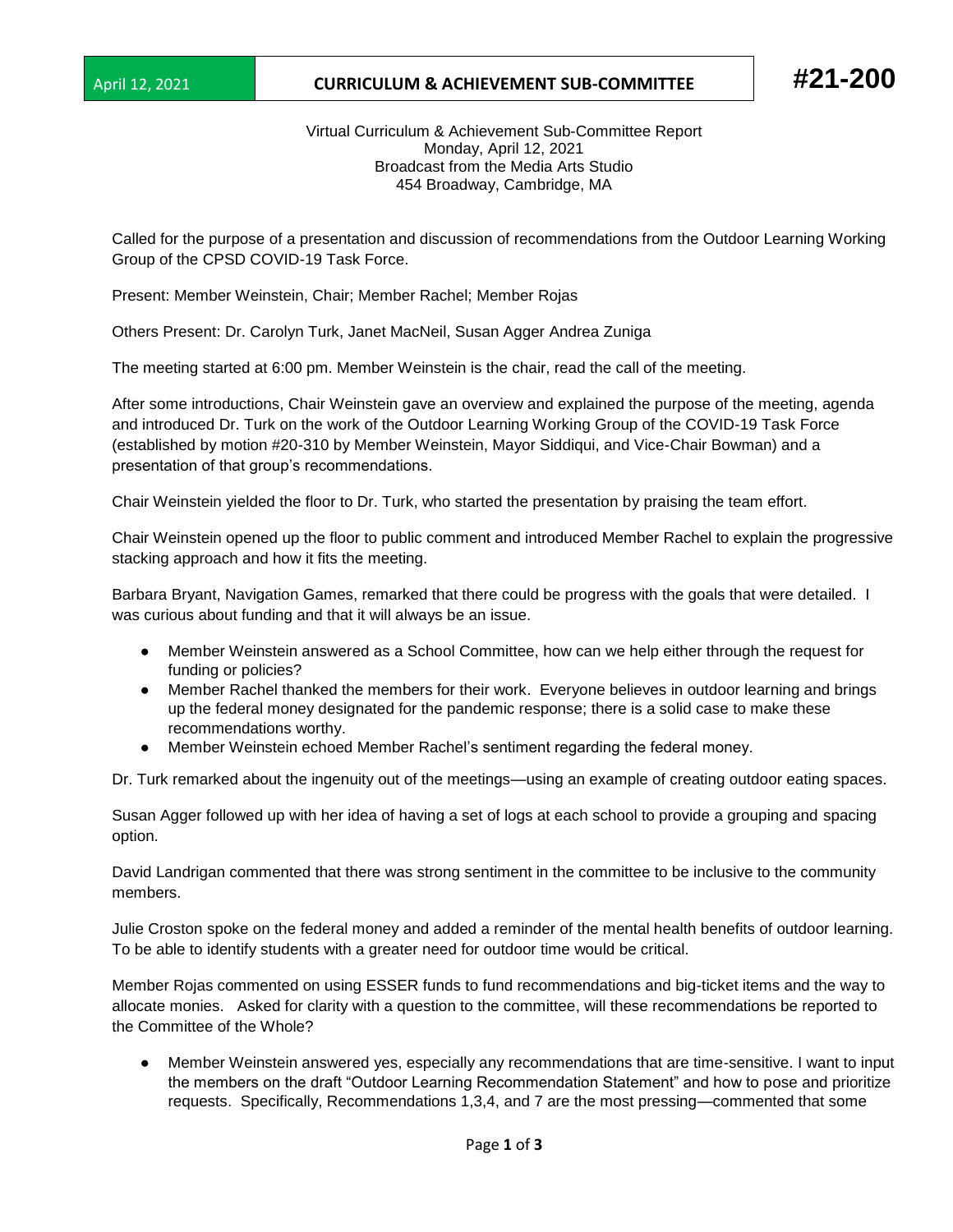buildings don't have space and infrastructure to facilitate outdoor learning. There is a concern for space issues with the High School. One of the hopes is to take the burden of figuring out the answer to the problem presented.

- Dr. Turk responded that section 8 should be part of the consideration.
- Member Rachel agrees with the sections highlighted and wants to be proactive for the next school year. Believes focus should be on recommendations 1 and 3.

Member Weinstein also remarked that recommendation seven could be a pilot program. There needs to be a level of enthusiasm and support for the recommendations.

Dr. Turk said that recommendation 3 opens up the dialogue for city stakeholders and COO Jim Maloney.

Member Rojas wanted clarity as to what is the intent of the recommendations and what happens from there?

- Dr. Turk considered Member Rojas's questions, answered them right now, recommended recommendations 1 and 7, and gave her reasoning. Looked at it incrementally.
- Member Weinstein agreed with Dr. Turk's assessments and recommendations. Noted that they represented a health and safety component.

Jeff Goldenson asked what about events that fall out of the school day? A program outside could be a pilot program for the summer, which has not been defined.

Member Weinstein clarified that could CPSD provide something other than DHSP?

Member Rojas reminded the panel of the existing policy of outside people coming into the buildings and is currently being reviewed. There should be an announcement of organized outdoor activities from the City.

Member Weinstein, building on the scenarios provided, could complement the already in place outdoor activities by the DHSP.

Member Rachel asked to prioritize the recommendations and present a parallel timeline.

Member Rojas responded that as subcommittee members, the School Committee approves recommendations 1 and 7 and refers to section 3 to the Buildings and Grounds subcommittee.

Member Rachel has concerns regarding staffing and space for recommendation 7.

Member Weinstein concurred and said staffing could be an issue with section 3 as well. Speculated could this be a volunteer opportunity?

Jeff Goldenson remarked that these are extenuating circumstances and merit the funding for temporary staffing.

Member Rojas agreed with Mr. Goldenson. He asked Dr. Turk her thoughts on recommendation seven.

● Dr. Turk explained the merits of recommendation seven and that the staffing levels are adjusted to the added scholars. They were reminded that staffing was a barrier when previously raised. Spoke of the support of the paraprofessionals for the lunchtime support. Wants a creative alternative to utilizing staff for this recommendation and reminded that the renumber of remote students is less.

David Landrigan spoke of recommendation three being brought to the School Committee; there are similar scenarios at other schools it would not be too much to assemble.

Andrea Zuniga spoke about the outdoor learning working group; if recommendation three is implemented, it will be utilized.